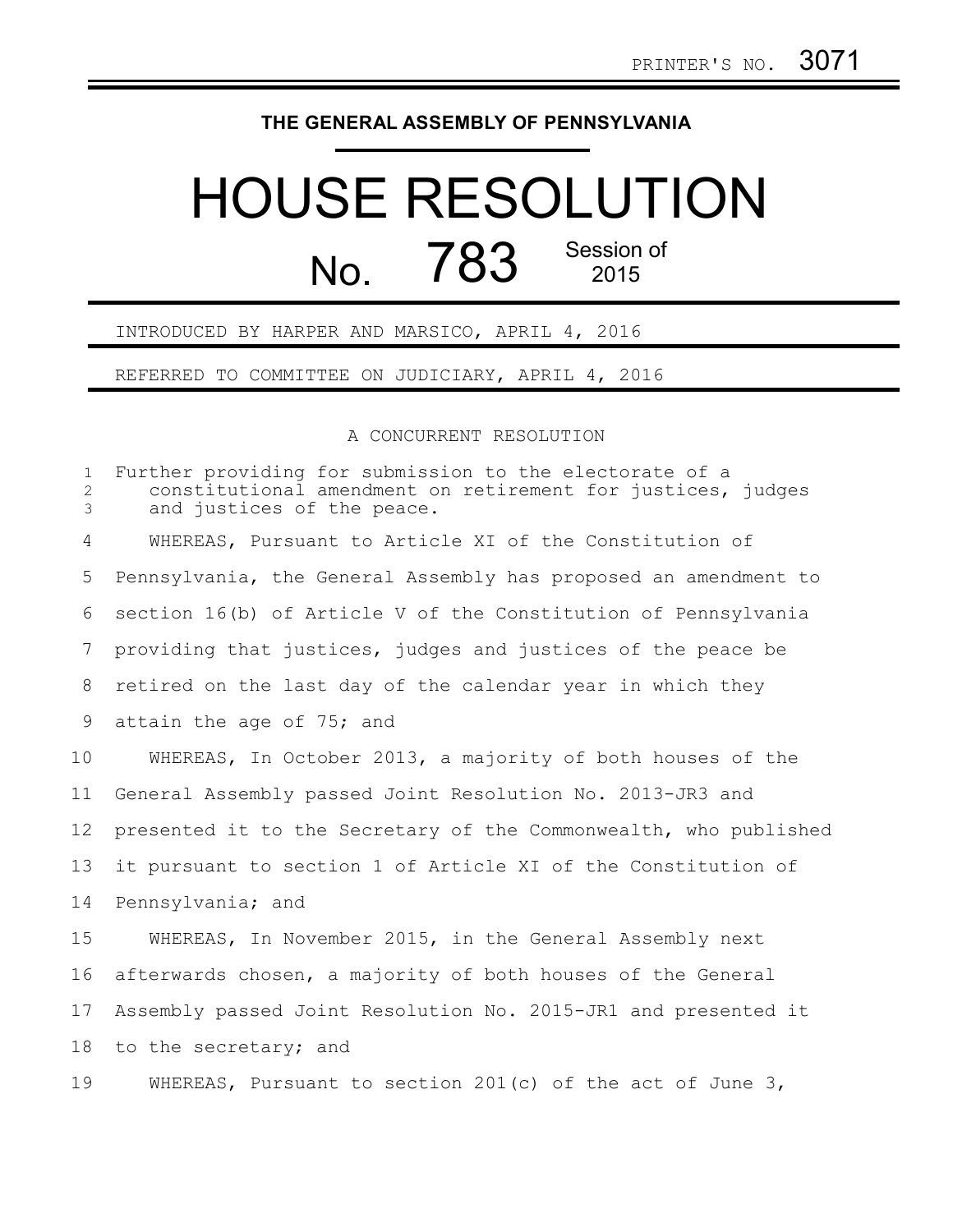1937 (P.L.1333, No.320), known as the Pennsylvania Election Code, the secretary prepared a ballot question as Proposed Constitutional Amendment 1, which was approved by the Attorney General, and published along with the proposed amendment and the plain English statement prepared by the Office of Attorney General pursuant to section 1 of Article XI of the Constitution of Pennsylvania; and 1 2 3 4 5 6 7

WHEREAS, Proposed Constitutional Amendment 1 is scheduled to appear on the ballot for primary election on April 26, 2016; and WHEREAS, The General Assembly believes that the ballot question as prepared by the secretary contains unnecessary language and consequently may be confusing to electors; and WHEREAS, On March 6, 2016, the General Assembly filed an application asking the Pennsylvania Supreme Court to order that the ballot question be amended; and 8 9 10 11 12 13 14 15

WHEREAS, On March 23, 2016, the Supreme Court denied approval of a stipulated resolution between the parties, noting that "such denial shall not be construed as condoning or constraining any future legislative or executive action by the parties"; and WHEREAS, The General Assembly has prepared a revised ballot question for Proposed Constitutional Amendment 1 which avoids confusion and more accurately reflects the language of Joint Resolution No. 2013-JR3 and Joint Resolution No. 2015-JR1; and WHEREAS, There is insufficient time to publish the revised ballot question before primary election on April 26, 2016, as required by section 1 of Article XI of the Constitution of Pennsylvania; and 16 17 18 19 20 21 22 23 24 25 26 27

WHEREAS, Under section 802 of the Pennsylvania Election Code, only persons registered and enrolled as members of a political party are entitled to vote in any primary election of that 28 29 30

20160HR0783PN3071 - 2 -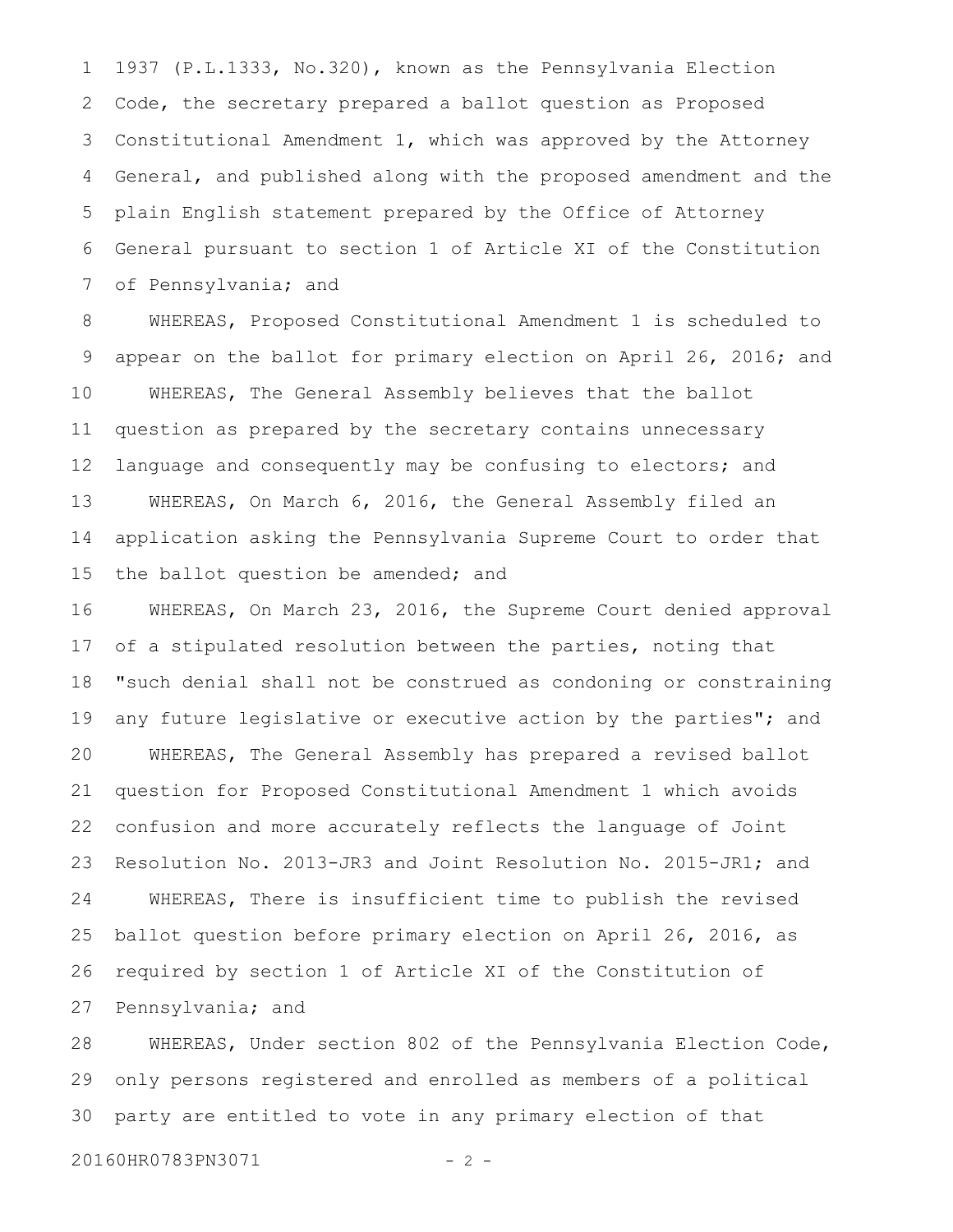party; and 1

WHEREAS, More than 1 million Pennsylvania registered voters are not registered and enrolled as members of one of the two major political parties and therefore are not entitled to vote in the primary election of either of those political parties; and 2 3 4 5 6

WHEREAS, Many of those registered voters may be unaware of their right to vote on Proposed Constitutional Amendment 1 during the primary election on April 26, 2016, and consequently may not cast a vote on the ballot question; and WHEREAS, Proposed Constitutional Amendment 1 is a matter of Statewide importance to all citizens of the Commonwealth, not merely registered members of the two major political parties; and 7 8 9 10 11 12 13 14

WHEREAS, If Proposed Constitutional Amendment 1 were to be placed on the ballot for the general election on November 8, 2016, the secretary will have sufficient time to publish the revised ballot question as required under the Constitution of Pennsylvania and registered voters who are not members of one of the two major political parties will be more likely to participate in the decision to approve or disapprove Proposed Constitutional Amendment 1; and 15 16 17 18 19 20 21 22

WHEREAS, Under section 1 of Article XI of the Constitution of Pennsylvania, it is within the authority of the General Assembly to prescribe the manner and time at which proposed amendments to the Constitution are submitted to the qualified electors of the Commonwealth for approval; therefore be it 23 24 25 26 27

RESOLVED (the Senate concurring), That the General Assembly direct the Secretary of the Commonwealth to remove the ballot question for Proposed Constitutional Amendment 1 from the ballot 28 29 30

20160HR0783PN3071 - 3 -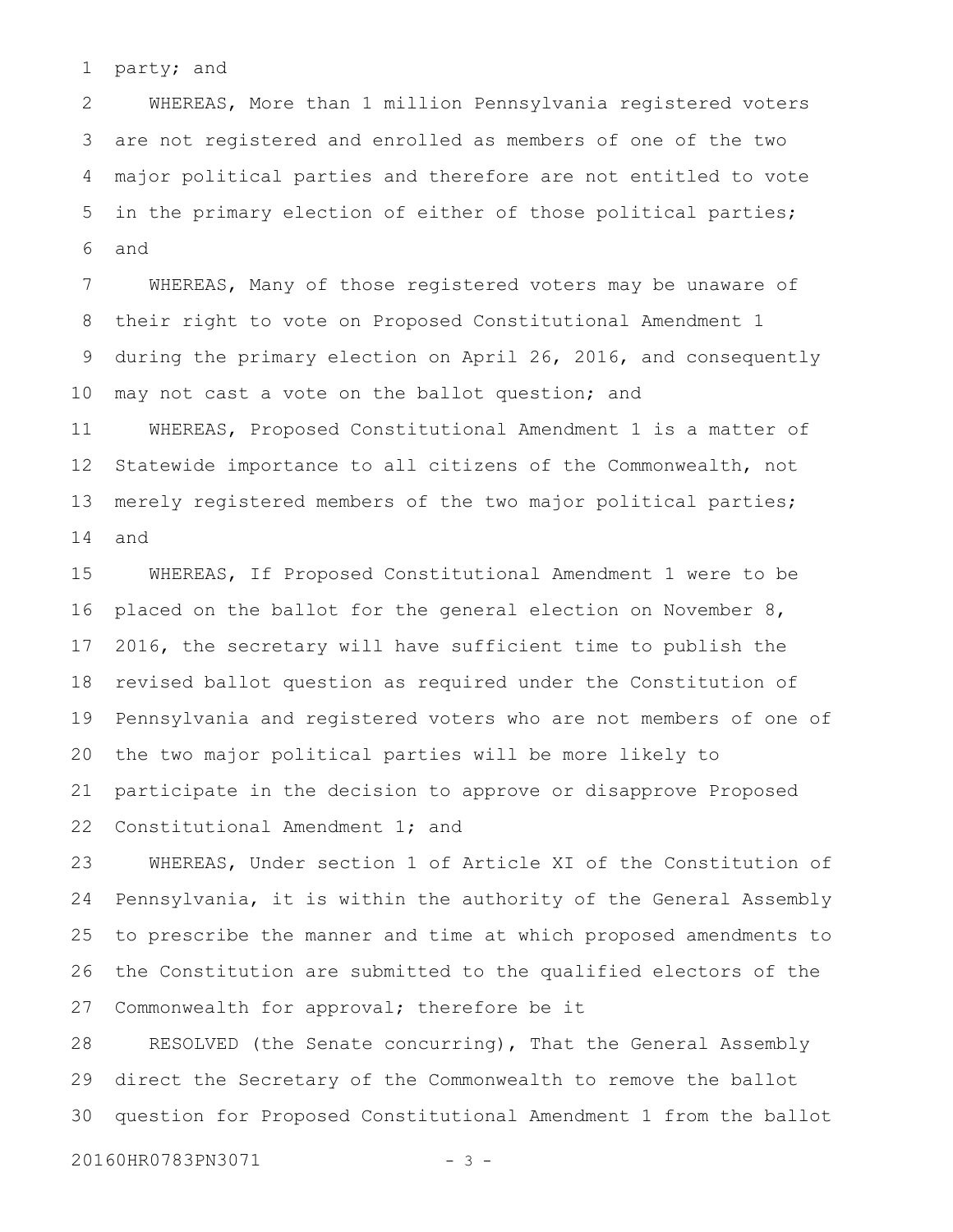certification for the primary election on April 26, 2016; and be it further 1 2

RESOLVED, That the General Assembly direct the secretary to direct the county boards of election to remove, to the extent possible, the ballot question for Proposed Constitutional Amendment 1 from the ballot; and be it further RESOLVED, That the General Assembly direct the secretary to disregard any vote on Proposed Constitutional Amendment 1 in the primary election on April 26, 2016, and prohibit the secretary from making a tally of votes cast on Proposed Constitutional Amendment 1; and be it further 3 4 5 6 7 8 9 10 11

RESOLVED, That the General Assembly direct the secretary to place Proposed Constitutional Amendment 1 on the ballot for the general election on November 8, 2016, in the following form: 12 13 14

Shall the Pennsylvania Constitution be amended to require that justices of the Supreme Court, judges, and magisterial district judges be retired on the last day of the calendar year in which they attain the age of 75 15 16 17 18

years?; 19

and be it further 20

RESOLVED, That, to ensure compliance with section 1 of Article XI of the Constitution of Pennsylvania, the General Assembly direct the secretary to publish the ballot question for Proposed Constitutional Amendment 1 as revised along with the proposed amendment and the plain English statement previously prepared by the Office of Attorney General, in each of the three months prior to the general election on November 8, 2016; and be it further 21 22 23 24 25 26 27 28

RESOLVED, That, upon passage by a majority of both houses of the General Assembly, this concurrent resolution be transmitted 29 30

20160HR0783PN3071 - 4 -